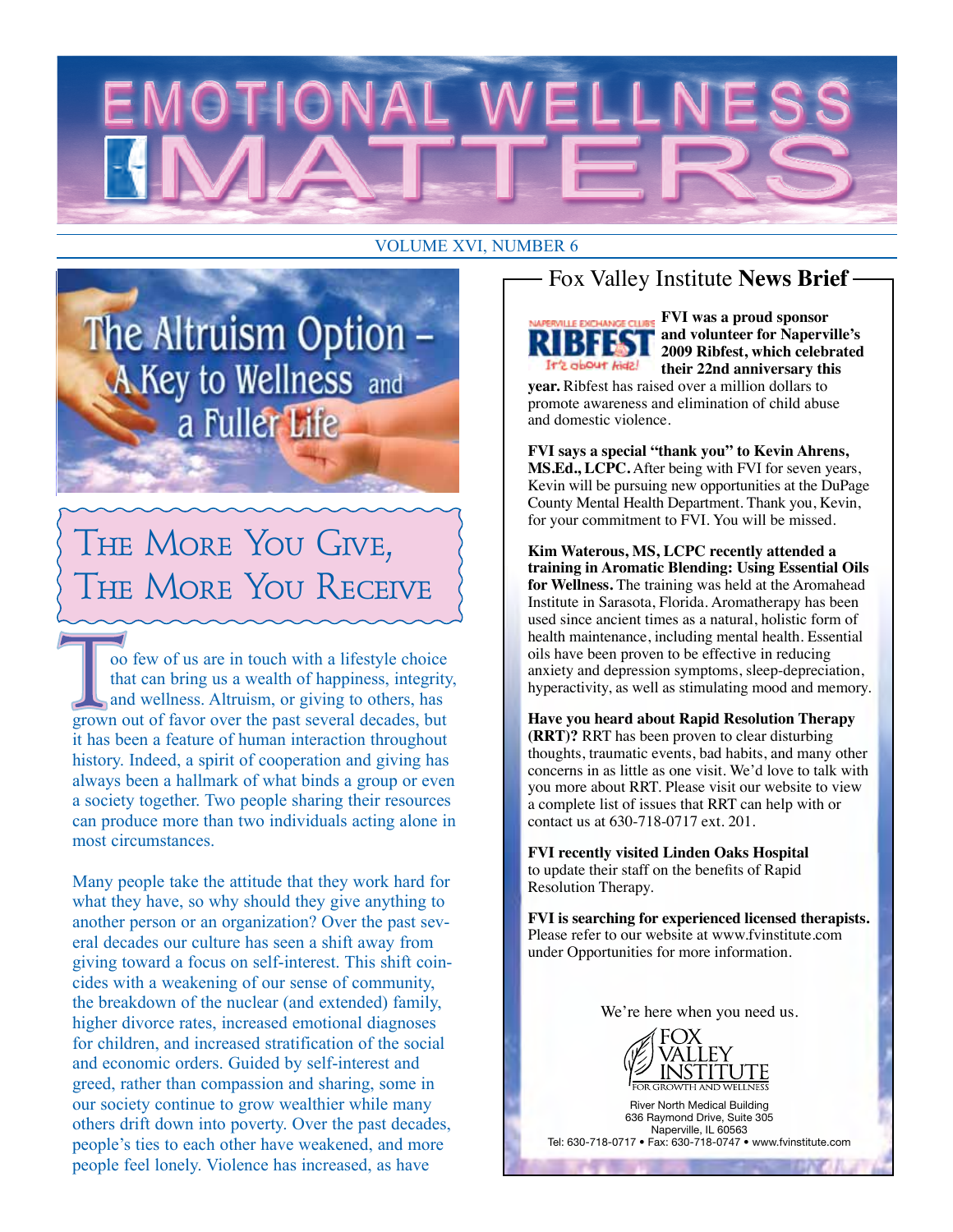human suffering and environmental destruction. More people these days feel disconnected from others and question whether their lives have meaning. They find security in acquiring material goods – the latest technological tool, the current handbag, the trendiest automobile. Adhering to self-interest has not left us individually, or as a society, in an emotionally healthy state.

The antidote to this cultural trend is found at the individual level. When enough people become conscious of how self-interest pervades their lives and then challenge it by adopting a different way of living, it spreads throughout society. Recent research into neurological activity in the brain indicates that we are "hard-wired" toward altruism – toward giving to others, compassion, caring, kindness, and sharing. This is the natural human condition. Exploring this part of yourself can bring you back into harmony with the your natural state.

```
"Be the change you want to see 
in the world."
        – Gandhi
```
Of course, self-interest and altruism are not either/ or concepts. We need both. Just as the person guided purely by self-interest loses a great deal in terms of life experiences, the completely altruistic person – constantly serving others – is deprived of the experience of exploring aspects of his or her own self-care. The clue is to find a balance between these two extremes. At this cultural juncture, most people would benefit from looking into the altrustic option.

### The Advantages of Giving

It has often been said that it is better to give than to receive. Let's explore this is more detail. How do you benefit from giving to others?

There is a cardinal rule to remember about giving – when you give expecting a reciprocal reward, you won't get one. When you give money or time expecting a return on your investment, you defeat the goal of giving. However, you benefit greatly when your giving is motivated by joy, love, and selflessness. Getting in touch with your giving self is, in itself, the reward.

### New Relationships –

Humans crave interaction with other people. We are social beings. However, we may feel isolated in our routine daily lives – going to work, coming home, never talking in a meaningful way to anyone else.

If we lack stimulating interaction with others, our lives shrink. One way of breaking out of this isolation is to cultivate new friendships with others who are involved in taking care of the world – and themselves in the process. Join a group that feeds the homeless. Organize a neighborhood drive to donate to an unemployed family. Visit a few residents of a local nursing facility. You'll soon expand your social world and involve yourself in a host of new, meaningful interactions.

### Reducing Our Insecurities –

These are fearful times. Most of our information about the world comes from television, and their ratings (and profits) increase when they focus on crime, war, terrorist attacks, political strife, and economic crisis. In reality, these times are probably no more violent than past times in history have been – but we are now, through the media, exposed to violence now more than ever. Thus, our fear and insecurity about the world increases and our response is to hunker down into a cocooned lifestyle. Confronting this fear by increasing our social connections through giving to others is a good way to achieve a more balanced life. Reaching out to neighbors and joining community organizations is an effective method of reducing our fears of the world.

### Improving Our Health –

Volunteer work has been shown through various research studies to –

- enhance our immune systems,
- lower cholesterol levels,
- strengthen cardiovascular functioning, and
- reduce stress.

### Achieving Our Full Potential –

When you work purely for self-interest you lose touch with your fuller potential – that is, your ability to share your energy, work, and talents for the good of others. You challenge yourself, and because your work has an impact on others, and they may even come to depend on what you give them, you push yourself even farther. In the process, you may discover skills and abilities you never knew you had. You may experience a leap in your self-esteem. You may even start to see the world in a different way. Instead of the negative thinking that can emerge out of living through the same routine everyday, you may begin to see the world – yourself and others – in a more positive and exciting light. Doing good

**This newsletter is intended to offer general information only and recognizes that individual issues may differ from these broad guidelines. Personal issues should be addressed within a therapeutic context with a professional familiar with the details of the problems. ©2009 Simmonds Publications: 5580 La Jolla Blvd., #306, La Jolla, CA 92037 Website ~ www.emotionalwellness.com**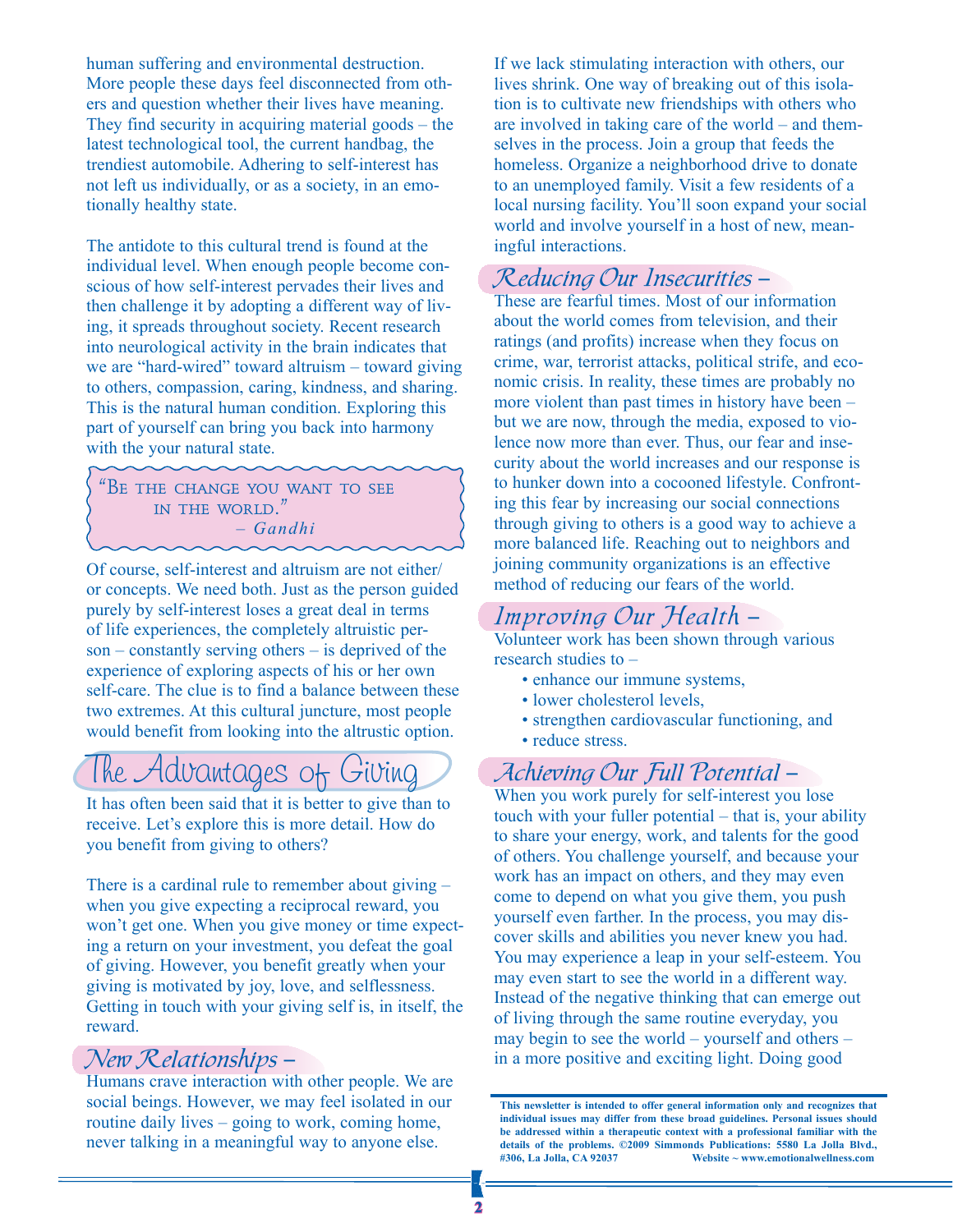can bring good things not only to the lives of other people, but to your own life as well.

### Addressing Our Own Moods –

We all have negative cycles in our lives – and sometimes we end up stuck in a negative cycle for an extended period. Giving to others is one way some people use to address their own moods. When you feel unhappy, try bringing happiness into someone else's life – and you'll likely find that your own unhappiness dissipates, at least to some degree. If you feel anxious, try soothing someone else. If you feel depressed, try giving someone else some nurture, care, and kind attention. We are all interconnected. By giving to others, we give to ourselves at the same time. We reap what we sow.

"A rich life consists fundamentally of serving others, trying to leave the world a little better than you found  $\mathrm{IT.}''$ 

*– Cornel West*

### Some Ways of Giving

You might think that, despite the obvious benefits of giving, you simply do not have the time, resources, or energy to help other people. However, value is not necessarily limited to money. Acquiring an altruistic way of living means finding value in areas of our lives that may have nothing to do with monetary assets. Cleaning out your closet and giving old clothes to the Salvation Army, expecting a tax deduction, is not necessarily a good example of an altruistic lifestyle. There are many ways of sharing what you have with other people – and you don't have to spend money.

### Laughter –

Researchers have long known that laughter causes the brain to release powerful chemicals called endorphins. These neurochemicals bring us a feeling of joy, ease pain, and increase alertness. Laughter relaxes us. It can help to defuse tense situations. Explore what makes you laugh – and then share it with other people. Tell jokes and funny stories, share witticisms, and engage in physical humor.

### Knowledge –

You have learned a great deal in your lifetime, both from practical experience and what you have read and heard. Share your knowledge with other people. You become more valuable to your social networks and to people you meet. You have acquired wisdom and have learned what to do and what to avoid. Help other people as they struggle with situations similar

to what you have experienced. Some people acquire a library and leave books on shelves for years, never to be opened again. But think about this. Might it not be better to have a conversation with someone about a book and if they express an interest in the book, then simply give it to them? You benefit from sharing your knowledge and giving a gift, and the other person benefits not only from the knowledge they will acquire from the book, but from the experience of having something of value given to them.

#### Time –

Time can be seen as your most precious asset. You have only a limited amount of it during your lifetime, so it is important to spend it wisely. Ask yourself if you are spending your time well. Mindless hours in front of the TV might be better spent in a pursuit important to you, one that enhances your life and the lives of others. When you give your time to another person or an organization, you are giving a precious gift – a part of your life. Examine your own values – do you like being with people, nature, activity, ideas? Then give your time to pursuing whatever is it that you value – and do it in such a way that other people reap the benefit of what you value. For example, if you like being in nature, volunteer your time in building nature trails. If it's activity, you might coach a soccer team or teach inner-city kids how to swim through a local youth program.

### Attention –

Showing respect to others is one of the best gifts. You can do this by active listening. One of our greatest needs is to have another person show that he or she cares about us. It makes us feel nurtured and important – and so few of us have even one person in the world who can do this for us. Encourage a friend to talk to you about important issues. Give this person your complete attention. Don't pass judgment as the person talks. Ask short questions or make brief comments that encourage the person to say more (like "Tell me more," or "That must have really been hard"). Avoid giving advice unless the other person asks for it. Just listening is one of the greatest gifts you can give someone else.

## Book Recommendation

Azim Jamal and Harvey McKinnon. **The Power of Giving – How Giving Back Enriches Us All.**

New York: Jeremy P. Tarcher/Penguin, 2008 188 pages, \$22.95. ISBN: 978-1-58542-668-3.